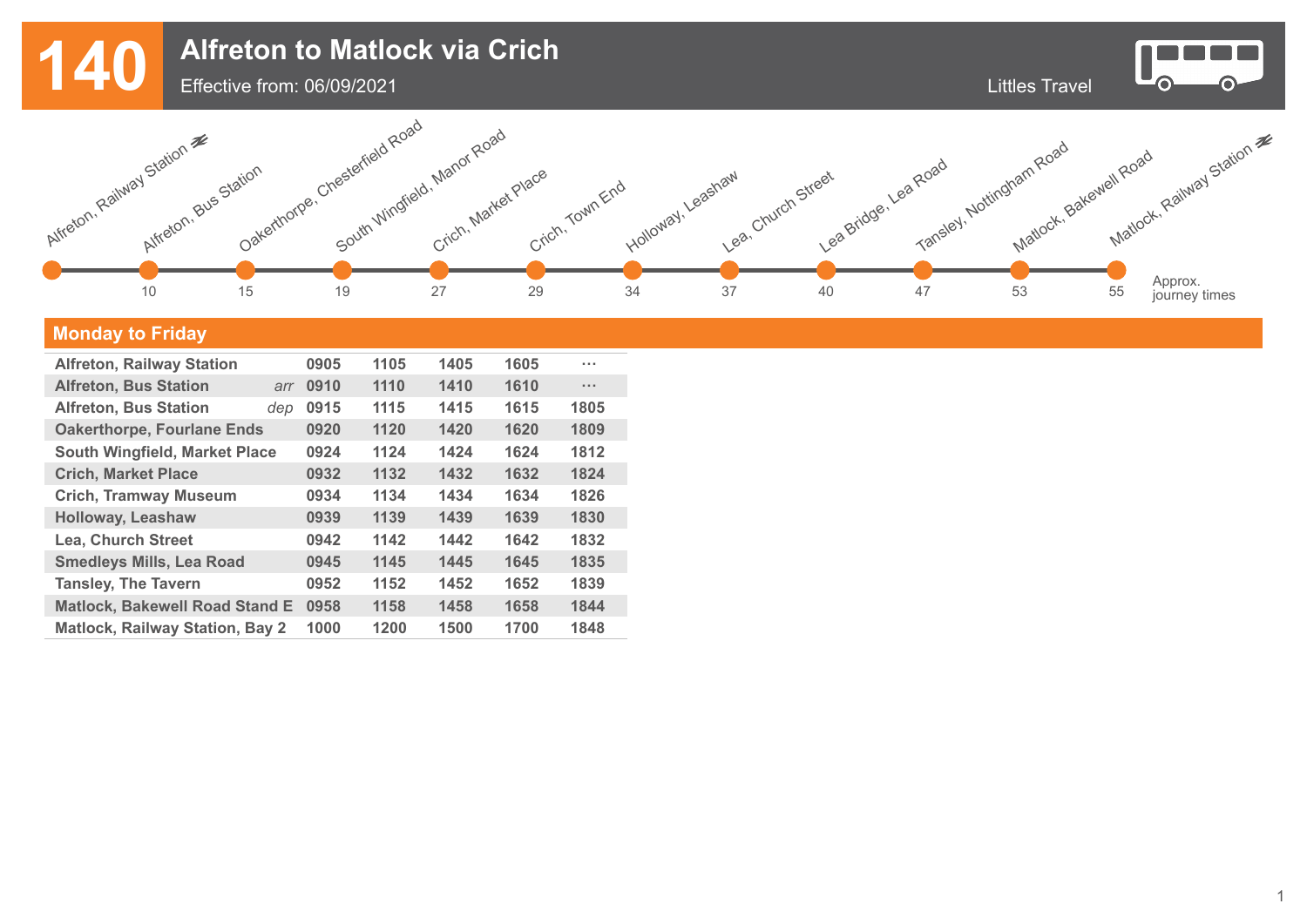Littles Travel **Alfreton to Matlock via Crich**



 $\bullet$ 

 $\bullet$ 



## **Saturday**

| <b>Alfreton, Railway Station</b>       |     | 0905 | 1105 | 1405 | 1605 | <b>A 10 A</b> |
|----------------------------------------|-----|------|------|------|------|---------------|
| <b>Alfreton, Bus Station</b>           | arr | 0910 | 1110 | 1410 | 1610 | $\sim 100$    |
| <b>Alfreton, Bus Station</b>           | dep | 0915 | 1115 | 1415 | 1615 | 1805          |
| <b>Oakerthorpe, Fourlane Ends</b>      |     | 0920 | 1120 | 1420 | 1620 | 1809          |
| <b>South Wingfield, Market Place</b>   |     | 0924 | 1124 | 1424 | 1624 | 1812          |
| <b>Crich, Market Place</b>             |     | 0932 | 1132 | 1432 | 1632 | 1824          |
| <b>Crich, Tramway Museum</b>           |     | 0934 | 1134 | 1434 | 1634 | 1826          |
| <b>Holloway, Leashaw</b>               |     | 0939 | 1139 | 1439 | 1639 | 1830          |
| <b>Lea, Church Street</b>              |     | 0942 | 1142 | 1442 | 1642 | 1832          |
| <b>Smedleys Mills, Lea Road</b>        |     | 0945 | 1145 | 1445 | 1645 | 1835          |
| <b>Tansley, The Tavern</b>             |     | 0952 | 1152 | 1452 | 1652 | 1839          |
| <b>Matlock, Bakewell Road Stand E</b>  |     | 0958 | 1158 | 1458 | 1658 | 1844          |
| <b>Matlock, Railway Station, Bay 2</b> |     | 1000 | 1200 | 1500 | 1700 | 1848          |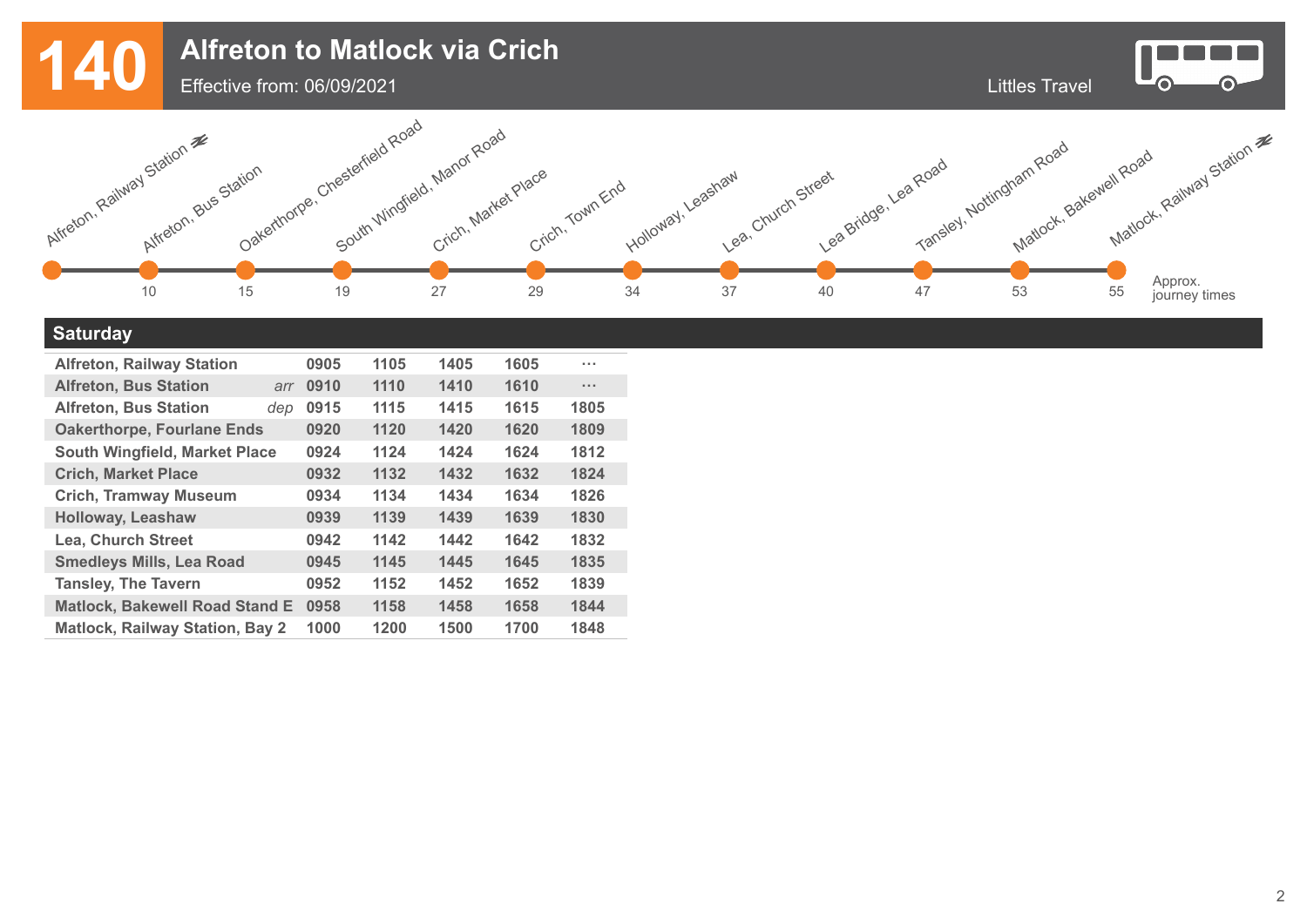

## **Monday to Friday**

| <b>Matlock, Railway Station, Bay 2</b> | 1002 | 1202 | 1502 | 1702 | 1900 |
|----------------------------------------|------|------|------|------|------|
| <b>Matlock, Bakewell Road Stand E</b>  | 1007 | 1207 | 1507 | 1707 | 1903 |
| <b>Tansley, The Tavern</b>             | 1012 | 1212 | 1516 | 1716 | 1910 |
| <b>Smedleys Mills, Lea Road</b>        | 1021 | 1221 | 1521 | 1721 |      |
| Lea, Lea Road                          | 1024 | 1224 | 1524 | 1724 |      |
| <b>Lea, Church Street</b>              |      |      |      |      | 1915 |
| <b>Holloway, The Green</b>             | 1027 | 1227 | 1527 | 1727 | 1917 |
| <b>Crich, Tramway Museum</b>           | 1034 | 1234 | 1534 | 1734 | 1920 |
| <b>Crich, Market Place</b>             | 1036 | 1236 | 1536 | 1736 | 1922 |
| <b>South Wingfield, Market Place</b>   | 1043 | 1243 | 1543 | 1743 | 1928 |
| <b>Oakerthorpe, Fourlane Ends</b>      | 1047 | 1247 | 1547 | 1747 | 1931 |
| <b>Alfreton, Bus Station</b>           | 1053 | 1253 | 1553 | 1753 | 1937 |
| <b>Alfreton, Railway Station</b>       | 1057 | 1257 | 1557 | .    | .    |